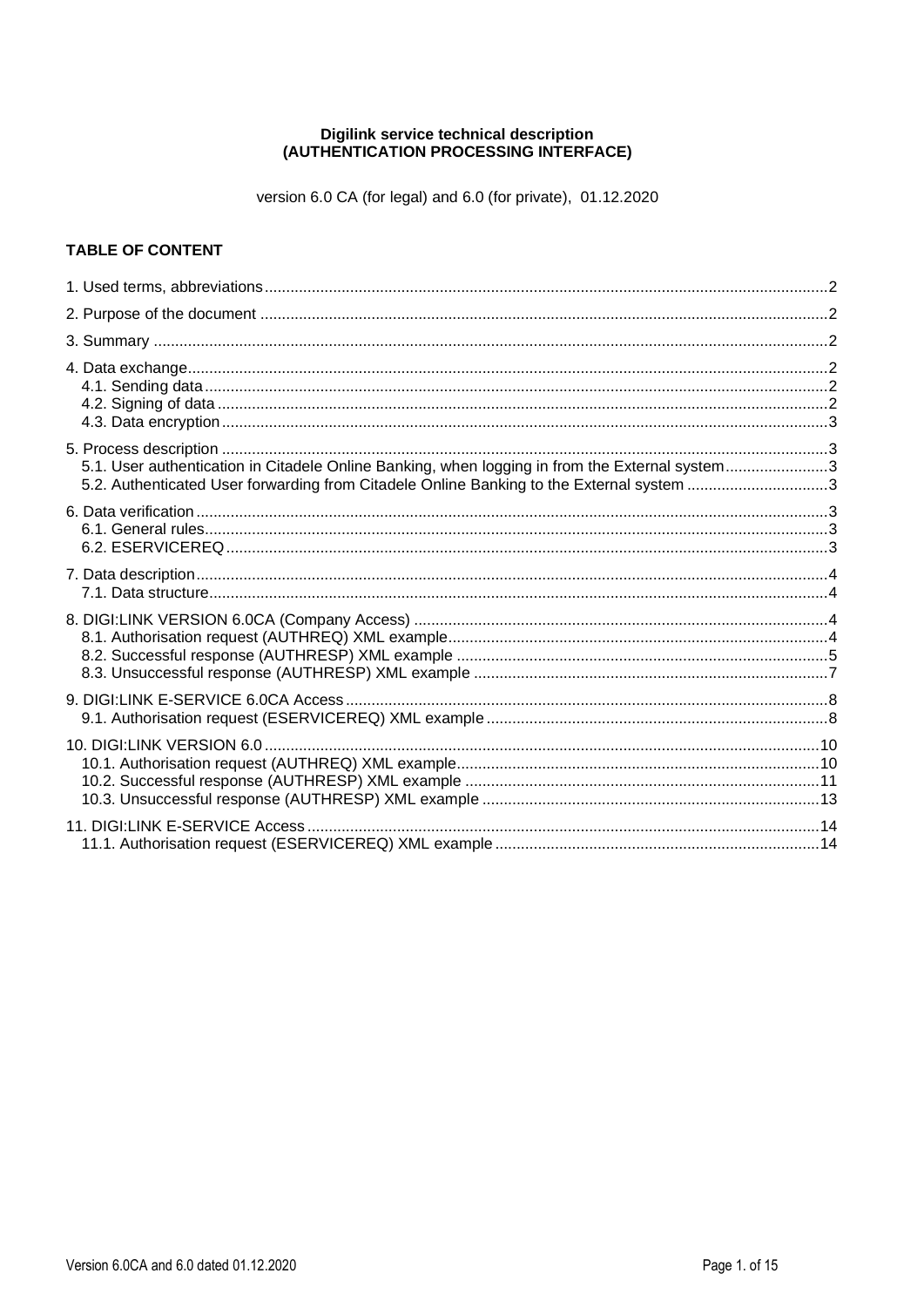#### **1. Used terms, abbreviations**

| Term             | <b>Description</b>                                                          |  |  |  |  |  |  |  |
|------------------|-----------------------------------------------------------------------------|--|--|--|--|--|--|--|
| External system  | System (web page) of the service provider, who uses DIGI::LINK service in   |  |  |  |  |  |  |  |
|                  | accordance with the concluded Agreement.                                    |  |  |  |  |  |  |  |
| Agreement        | Agreement between "Citadele banka" and the owner of the External system     |  |  |  |  |  |  |  |
|                  | (Service provider) on DIGI::LINK service.                                   |  |  |  |  |  |  |  |
| User             | User of Citadele Online Banking and the External system web page.           |  |  |  |  |  |  |  |
| Link             | Link created in Citadele Online Banking to the External system.             |  |  |  |  |  |  |  |
| FiDAViSta        | Financial data exchange unified standard. For data exchange DIGI::LINK uses |  |  |  |  |  |  |  |
|                  | adjusted FiDAViSta standard                                                 |  |  |  |  |  |  |  |
|                  | http://ivis.eps.gov.lv/XMLSchemas/100017/fidavista/v1-2/fidavista.xsd       |  |  |  |  |  |  |  |
| AMAI             | Authentication and payment process interface.                               |  |  |  |  |  |  |  |
| HTTP             | <b>Hyper Text Transport Protocol</b>                                        |  |  |  |  |  |  |  |
| <b>HTTPS</b>     | Secured Hyper Text Transport Protocol                                       |  |  |  |  |  |  |  |
| <b>SSL</b>       | Secure Sockets Layer                                                        |  |  |  |  |  |  |  |
| UTF-8            | 8-bit UCS/Unicode Transformation Format.                                    |  |  |  |  |  |  |  |
| W <sub>3</sub> C | <b>World Wide Web Consortium</b>                                            |  |  |  |  |  |  |  |
| <b>XML</b>       | eXtensible Markup Language (specially developed to work with network        |  |  |  |  |  |  |  |
|                  | documents).                                                                 |  |  |  |  |  |  |  |

#### **2. Purpose of the document**

Document describes DIGI::LINK service functionality and requirements that developers should observe while creating communication between the External system and Citadele Online Banking.

#### **3. Summary**

- 3.1. DIGI::LINK service provides an opportunity to perform the following actions in Citadele Online Banking:
	- 3.1.1. User authentication in Citadele Online Banking when logging in from the External system;
	- 3.1.2. authenticated User access to the External system from Citadele Online banking (hereinafter referred to as – Access);

3.2. All the above mentioned actions are based on data exchange between the Bank and the Service provider using public Internet network.

3.3. Service is provided to Citadele Online Banking users – private customers, legal customers who are Latvian residents in Latvia, and Estonian residents in Estonia and Lithuanian residents in Lithuania.

3.4. Available languages: English, Latvian, Russian, Estonian, Lithuanian.

#### **4. Data exchange**

#### **4.1. Sending data**

4.1.1. HTTPS protocol is used for data exchange. Data is in the XML format, UTF-8 encoding

4.1.2. For sending data of AMAI *AUTHREQ*, *AUTHRESP*, *ESERVICEREQ*, requests, the hidden field "xmldata" (type="hidden") of the form (element <form>) and forward function in the client's browser are used.

4.1.3. Before placing information in the hidden field it should be formatted – symbol " should be replaced with '"'. If the '&' symbol is used in any of the fields, then double formatting should be performed – before signing the request the '&' symbol should be replaced with '**&**' and before placing information in the hidden field '&' should be replaced with '&'.

#### **4.2. Signing of data**

4.2.1. Before sending XML data it should be signed. For this purpose public and private key signature RSA algorithm and SHA256 hashing algorithm are used. To store public and private key, the X.509 certificate is used. This certificate is also used for data exchange between the involved parties, after the Agreement was signed. To format the signed XML data, XDS standard of the Web consortium W3C is used. "Enveloped" signing method will be used, signature will be placed in the "Extension" section.

4.2.2. Certificate requirements:

- Algorithm: SHA256withRSA
- Public key encoding algorithm: RSA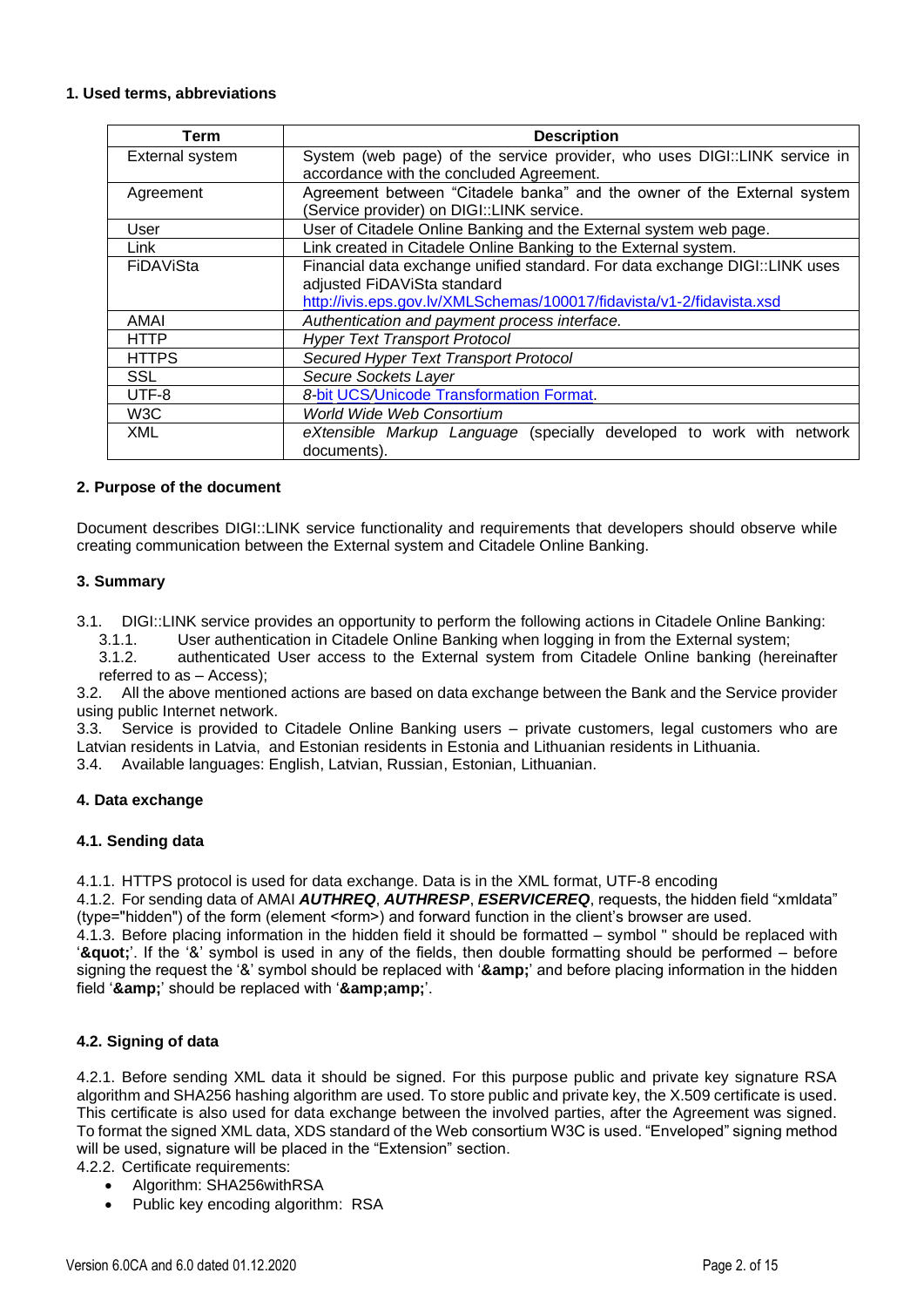• Public key length: 4096

4.2.3. Certificate can be generated, for example, with the keytool help: keytool -genkeypair -alias [alias] –keyalg RSA -keysize 4096 -keystore [keystore] where,

alias – key name of the generated certificate in the certificate store; keystore – certificate store name. If the store does not exist, it will be created. 4.2.4. Signature requirements: SHA256 algorithm

## **4.3. Data encryption**

For data encryption SSL protocol is used.

## **5. Process description**

### **5.1. User authentication in Citadele Online Banking, when logging in from the External system**

5.1.1. User, being on the External system web page, selects authentication type - Citadele Online Banking.

5.1.2. The External system creates and signs the AUTHREQ authentication request (see [6.2]) and forward user to Citadele Online Banking page.

5.1.3. Citadele Online Banking receives the request, performs the required verifications and if everything is all right, user is offered to log into Citadele Online Banking with his/her own user name and password.

5.1.4. Citadele Online Banking creates and signs the AUTHRESP response (see [6.3), where depending on verification result and User action (proceed or cancel), the according request processing code is placed (see [**Error! Reference source not found.**]), and User is forwarded back to the External system web page, which address was received in the AUTHREQ request (see [6.2]).

### **5.2. Authenticated User forwarding from Citadele Online Banking to the External system**

5.2.1. User, being in Citadele Online Banking, clicks one of the Links.

5.2.2. Citadele Online Banking creates and signs the ESERVICEREQ authorization request (see [6.4]), closes Citadele Online Banking User working session and forwards User to the External system web page in accordance with the selected Link.

5.2.3. The External system receives the request, performs the required verifications and if everything is all right authorises the User, using the information received in the request.

## **6. Data verification**

#### **6.1. General rules**

Partner should perform the following checks:

- XML has valid signature;
- Xml must be signed with a valid Citadele Online Banking/External system certificate The certificate the XML (x509Certificate field) is signed is the same that is provided by the bank;
- RequestUID" must be correct:
- PMTRESP/AUTHRESP/ESERVICEREQ should not have "RequestUID" that was already processed by partner system (protection against code replay attack);
- RequestUID should be the same as corresponding PMTREQ/AUTHREQ previously sent by partner system (the partner system should check that it is receiving response for the request that it has sent);
- Difference between the value indicated in the "Timestamp" element and current time should not exceed 15 minutes.

#### **6.2. ESERVICEREQ**

In addition to general rules "Target" field must be present for AMAI v2.0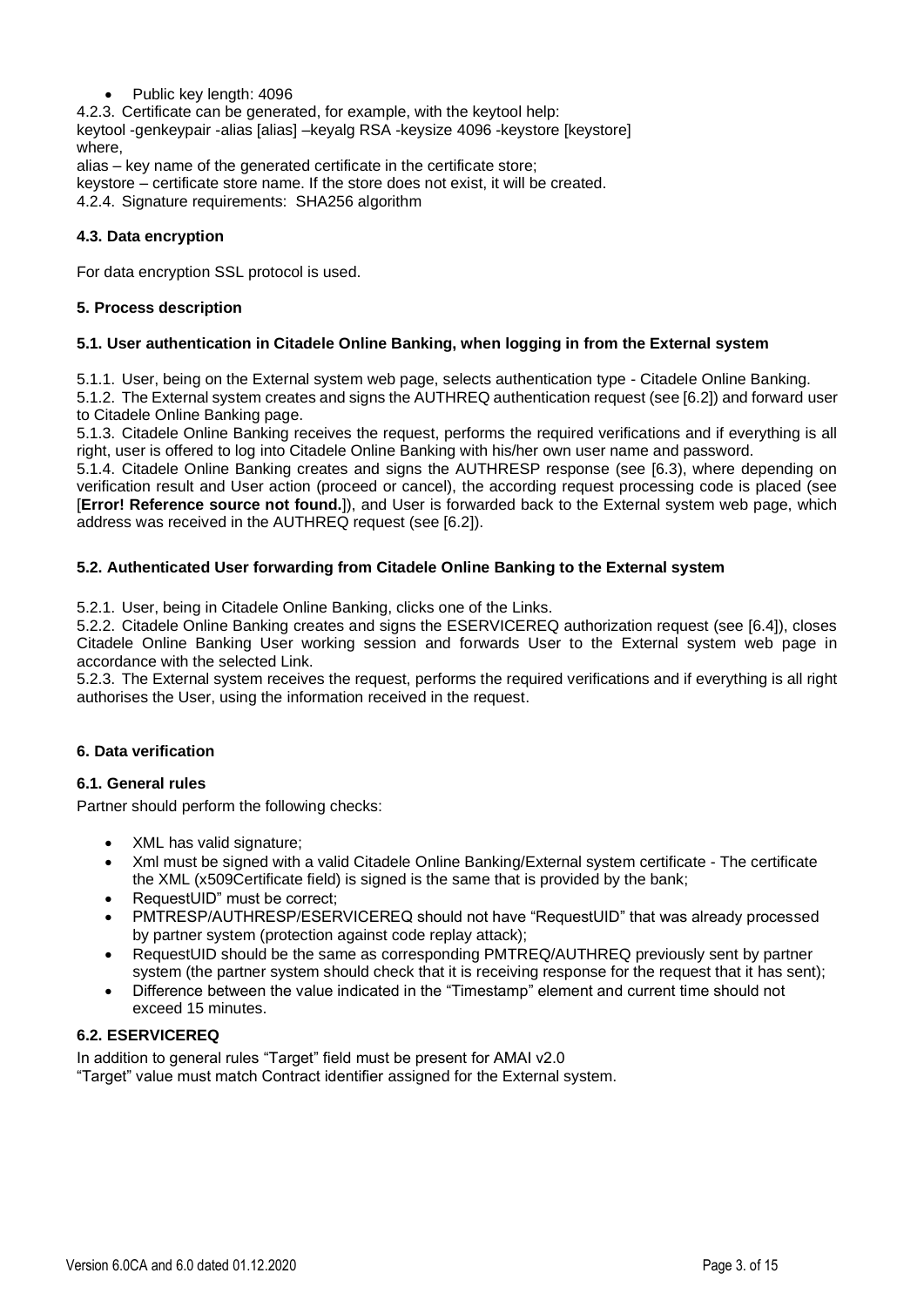### **7. Data description**

### **7.1. Data structure**

- Adjusted FiDAViSta standard is used for data exchange [\(http://ivis.eps.gov.lv/XMLSchemas/100017/fidavista/v1-2/fidavista.xsd\)](http://ivis.eps.gov.lv/XMLSchemas/100017/fidavista/v1-1/fidavista.xsd).
- To transfer AMAI specific information, "Amai" element of the "Extension" element in the "Header" section is used.
- Having received a request in Citadele Online Banking or in the External system, the following verifcations should be performed:
- XML signature verification;

• If the difference between the value indicated in the "Timestamp" element and current time exceeds 15 minutes, the request is not processed;

• If during last 15 minutes a request with the value indicated in the "RequestUID" element had been already registered, the request is not processed.

• When creating a request in Citadele Online Banking, information in the "Timestamp" element is written just before XML signing and sending to the External system. Signature is placed in the "SignatureData" element.

## **8. DIGI:LINK VERSION 6.0CA (Company Access)**

#### **8.1. Authorisation request (AUTHREQ) XML example**

```
<?xml version="1.0" encoding="UTF-8"?>
<FIDAVISTA xmlns="http://ivis.eps.gov.lv/XMLSchemas/100017/fidavista/v1-2"
xmlns:xsi="http://www.w3.org/2001/XMLSchema-instance"
xsi:schemaLocation="http://ivis.eps.gov.lv/XMLSchemas/100017/fidavista/v1-2
http://ivis.eps.gov.lv/XMLSchemas/100017/fidavista/v1-2/fidavista.xsd">
   <Header>
     <Timestamp>20200312092108000</Timestamp>
     <From>11111</From>
     <Extension>
        <Amai xmlns="http://online.citadele.lv/XMLSchemas/amai/"
xmlns:xsi="http://www.w3.org/2001/XMLSchema-instance"
xsi:schemaLocation="http://online.citadele.lv/XMLSchemas/amai/
http://online.citadele.lv/XMLSchemas/amai/amai.xsd">
          <Request>AUTHREQ</Request>
          <RequestUID>e117041c-2a5d-476e-a6f4-2ee3948fe678</RequestUID>
          <Version>6.0CA</Version>
          <Language>LV</Language>
          <ReturnURL>http://www.torts.lv/XMLProcessingServlet</ReturnURL>
          <Location>LV</Location>
          <SignatureData>
            <Signature xmlns="http://www.w3.org/2000/09/xmldsig#">
               <SignedInfo>
                 <CanonicalizationMethod Algorithm="http://www.w3.org/TR/2001/REC-xml-c14n-20010315"/>
                 <SignatureMethod Algorithm="http://www.w3.org/2001/04/xmldsig-more#rsa-sha256"/>
                 <Reference URI="">
                    <Transforms>
                      <Transform Algorithm="http://www.w3.org/2000/09/xmldsig#enveloped-signature"/>
                    </Transforms>
                    <DigestMethod Algorithm="http://www.w3.org/2001/04/xmlenc#sha256"/>
                    <DigestValue>…</DigestValue>
                 </Reference>
               </SignedInfo>
               <SignatureValue>...</SignatureValue>
               <KeyInfo>
                 <X509Data>
                    <X509SubjectName>…</X509SubjectName>
                    <X509Certificate>...</X509Certificate>
                 </X509Data>
               </KeyInfo>
```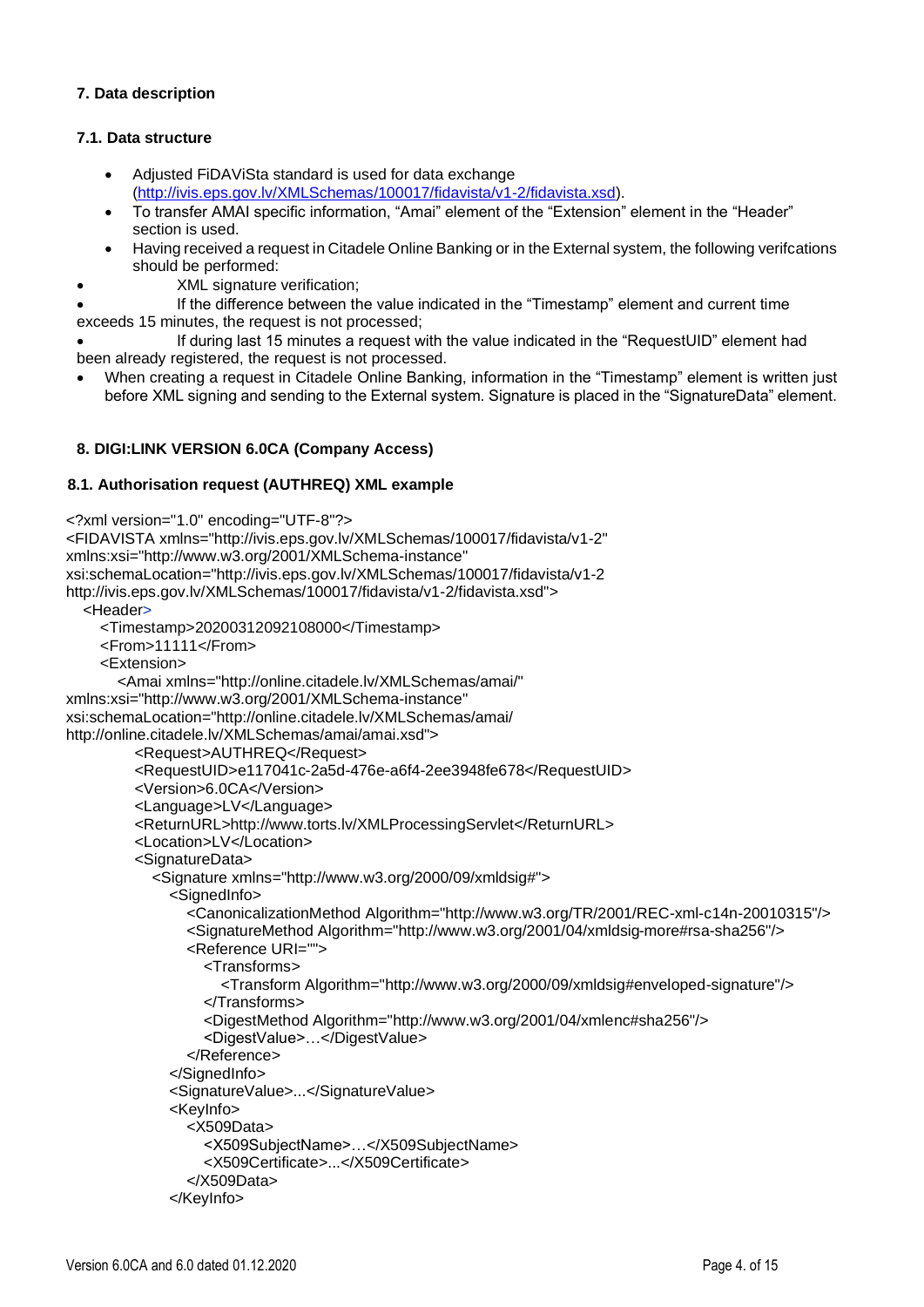#### </Signature> </SignatureData> </Amai> </Extension> </Header> </FIDAVISTA>

| N              | <b>Field name</b> | Length         |                |                  |                           |                                                                |
|----------------|-------------------|----------------|----------------|------------------|---------------------------|----------------------------------------------------------------|
|                |                   | <b>Min</b>     | <b>Max</b>     | <b>Mandatory</b> | <b>Symbols allowed</b>    | <b>Description</b>                                             |
| 1              | Timestamp         | 17             | 17             | Y                | $0 - 9$                   | Date and time of creation the<br>"YYYYMMDDHHNNSSsss"<br>format |
| $\overline{2}$ | From              | 5              | 5              | Y                | $0 - 9$                   | Partner contract identifier                                    |
| 3              | Request           | 7              | $\overline{7}$ | Y                | <b>AUTHREQ</b>            | Request type                                                   |
| 4              | RequestUID        | 5              | 36             | Y                | $0-9 a-z A-Z -$           | Request type identificator                                     |
| 5              | Version           | 3              | 5              | Y                | 6.0CA                     | Authorisation version                                          |
| 6              | Language          | $\overline{2}$ | $\overline{2}$ | Y                | <b>LV LT ET EN RU</b>     | User interface language                                        |
| $\overline{7}$ | ReturnURL         | 1              | 254            | Y                | All URL supported symbols | Partner return URL                                             |
| 8              | Location          | $\overline{2}$ | $\overline{2}$ | Y                | <b>LVILTIEE</b>           | Current partner location                                       |
| $9\,$          | SignatureData     |                |                | Y                |                           | Element for placing a<br>signature                             |

## **8.2. Successful response (AUTHRESP) XML example**

*<?*xml version="1.0" encoding="UTF-8"*?>* <FIDAVISTA xmlns="http://ivis.eps.gov.lv/XMLSchemas/100017/fidavista/v1-2" xmlns:xsi="http://www.w3.org/2001/XMLSchema-instance" xsi:schemaLocation="http://ivis.eps.gov.lv/XMLSchemas/100017/fidavista/v1-2 http://ivis.eps.gov.lv/XMLSchemas/100017/fidavista/v1-2/fidavista.xsd"> <Header> <Timestamp>20200312092108000</Timestamp> <From>10000</From> <Extension> <Amai xmlns="http://online.citadele.lv/XMLSchemas/amai/" xmlns:xsi="http://www.w3.org/2001/XMLSchema-instance"> <Request>AUTHRESP</Request> <RequestUID>e117041c-2a5d-476e-a6f4-2ee3948fe678</RequestUID> <Version>6.0CA</Version> <Language>LV</Language> <PersonCode>18041150002</PersonCode> <PersonCountry>LV</PersonCountry> <Person>ANREJS TORTS</Person> <FName>ANREJS</FName> <LName>TORTS</LName> <LegalId>1234567890</LegalId> <CounrtyId>LV</CounrtyId> <CompanyName>Torts Company</CompanyName> <Code>100</Code> <SignatureData> <Signature xmlns="http://www.w3.org/2000/09/xmldsig#"> <SignedInfo>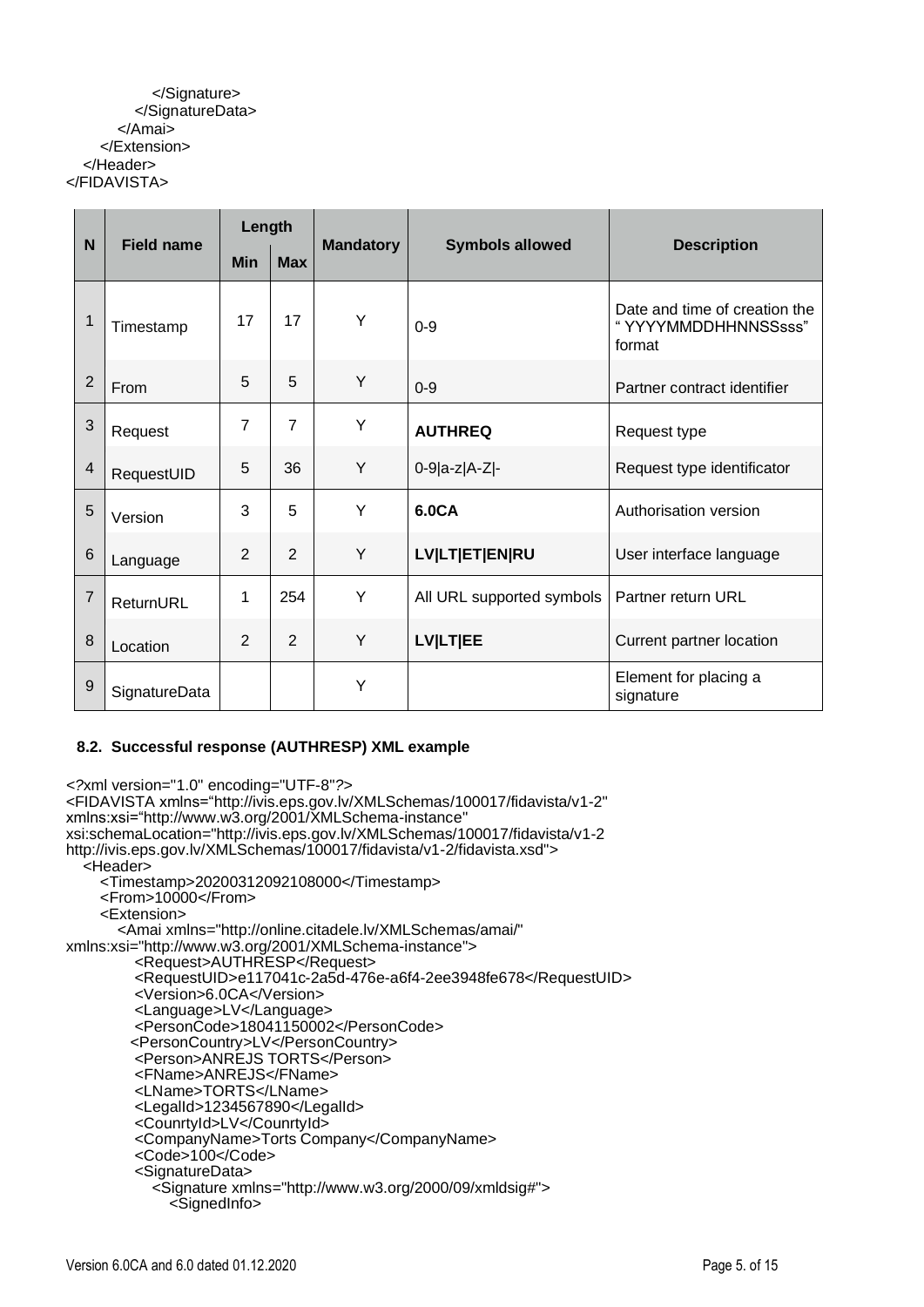```
 <CanonicalizationMethod Algorithm="http://www.w3.org/TR/2001/REC-xml-c14n-20010315"/>
                 <SignatureMethod Algorithm="http://www.w3.org/2001/04/xmldsig-more#rsa-sha256"/>
                 <Reference URI="">
                   <Transforms>
                      <Transform Algorithm="http://www.w3.org/2000/09/xmldsig#enveloped-signature"/>
                   </Transforms>
                  <DigestMethod Algorithm="http://www.w3.org/2001/04/xmlenc#sha256"/>
                  <DigestValue>...</DigestValue>
                 </Reference>
               </SignedInfo>
               <SignatureValue>...</SignatureValue>
               <KeyInfo>
                \overline{\times}X509Data>
 <X509SubjectName>...</X509SubjectName>
                  <X509Certificate>...</X509Certificate>
                 </X509Data>
               </KeyInfo>
            </Signature>
          </SignatureData>
       </Amai>
     </Extension>
   </Header>
```
</FIDAVISTA>

|                         |                   |                | Length         |           |                                                                      |                                                                    |
|-------------------------|-------------------|----------------|----------------|-----------|----------------------------------------------------------------------|--------------------------------------------------------------------|
| $\mathsf{N}$            | <b>Field name</b> | Min            | <b>Max</b>     | Mandatory | Symbols allowed                                                      | Description                                                        |
| $\mathbf{1}$            | Timestamp         | 17             | 17             | Υ         | $0 - 9$                                                              | Date and time of creation<br>the "<br>YYYYMMDDHHNNSSsss"<br>format |
| $\overline{2}$          | From              | 5              | 5              | Y         | $0 - 9$                                                              | Bank contract identifier                                           |
| 3                       | Request           | $\overline{7}$ | $\overline{7}$ | Y         | <b>AUTHRESP</b>                                                      | Request type                                                       |
| $\overline{\mathbf{4}}$ | RequestUID        | 5              | 36             | Y         | 0-9 a-z A-Z -                                                        | Request type identificator<br>from AUHTREQ                         |
| 5                       | Version           | 3              | 5              | Y         | 6.0CA                                                                | Authorisation version                                              |
| 6                       | PersonCode        | 11             | 20             | Y         | $0-9$                                                                | Personal code without dash.                                        |
| $\overline{7}$          | PersonCountry     | $\overline{2}$ | $\overline{2}$ | Y         | Two-letter country code<br>in ISO format                             | Country of passport issue                                          |
| 8                       | Person            | $\mathbf{1}$   | 210            | Y         | All English, Latvian,<br>Estonian, Lithuanian<br>characters and dash | Person first and last name                                         |
| $\mathsf g$             | FName             | 1              | 100            | Y         | All English, Latvian,<br>Estonian, Lithuanian<br>characters and dash | Person first name separately                                       |
| 10                      | LName             | 1              | 100            | Υ         | All English, Latvian,<br>Estonian, Lithuanian<br>characters and dash | Person last name separately                                        |
| 11                      | Code              | 3              | 3              | Y         | 100                                                                  | Successful authorisation<br>code                                   |
| 12                      | Legalld           | 11             | 20             | Y         | $0 - 9$                                                              | Company legal id                                                   |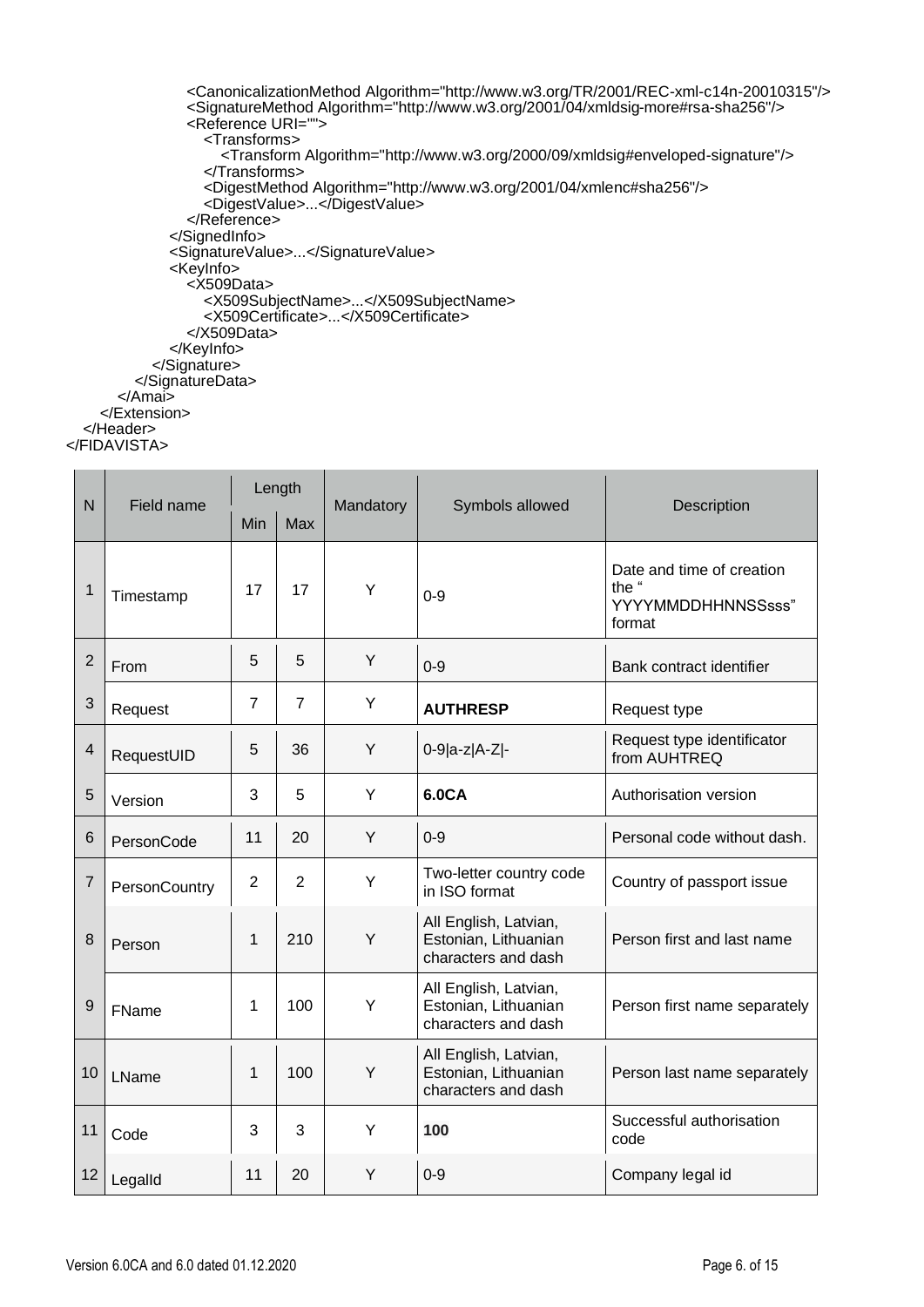| N  | Field name    | Length |            |           |                                                               |                                               |
|----|---------------|--------|------------|-----------|---------------------------------------------------------------|-----------------------------------------------|
|    |               | Min    | <b>Max</b> | Mandatory | Symbols allowed                                               | <b>Description</b>                            |
| 13 | Counrtyld     | 2      | 2          | Y         | <b>LVILTIEE</b>                                               | Country, where<br>company<br>is<br>registered |
| 14 | CompanyName   |        | 210        | Y         | All English, Latvian,<br>Estonian, Lithuanian<br>characters-& | Company name                                  |
| 15 | SignatureData |        |            | Y         |                                                               | Element for placing a<br>signature            |

#### **8.3. Unsuccessful response (AUTHRESP) XML example**

```
<?xml version="1.0" encoding="UTF-8"?>
<FIDAVISTA xmlns="http://ivis.eps.gov.lv/XMLSchemas/100017/fidavista/v1-2"
xmlns:xsi="http://www.w3.org/2001/XMLSchema-instance"
       xsi:schemaLocation="http://ivis.eps.gov.lv/XMLSchemas/100017/fidavista/v1-2
http://ivis.eps.gov.lv/XMLSchemas/100017/fidavista/v1-2/fidavista.xsd">
   <Header>
     <Timestamp>20200312092108000</Timestamp>
    <From>10000</From> <Extension>
        <Amai xmlns="http://online.citadele.lv/XMLSchemas/amai/"
xmlns:xsi="http://www.w3.org/2001/XMLSchema-instance">
          <Request>AUTHRESP</Request>
          <RequestUID>e117041c-2a5d-476e-a6f4-2ee3948fe678</RequestUID>
          <Version>6.0CA</Version>
          <Code>200</Code>
          <Message>Error message</Message>
          <SignatureData>
             <Signature xmlns="http://www.w3.org/2000/09/xmldsig#">
               <SignedInfo>
                 <CanonicalizationMethod Algorithm="http://www.w3.org/TR/2001/REC-xml-c14n-20010315"/>
                 <SignatureMethod Algorithm="http://www.w3.org/2001/04/xmldsig-more#rsa-sha256"/>
                 <Reference URI="">
                    <Transforms>
                      <Transform Algorithm="http://www.w3.org/2000/09/xmldsig#enveloped-signature"/>
                    </Transforms>
                   <DigestMethod Algorithm="http://www.w3.org/2001/04/xmlenc#sha256"/>
                   <DigestValue>...</DigestValue>
                 </Reference>
               </SignedInfo>
               <SignatureValue>...</SignatureValue>
               <KeyInfo>
                 <X509Data>
                    <X509SubjectName>...</X509SubjectName>
                   <X509Certificate>...</X509Certificate>
                 </X509Data>
               </KeyInfo>
             </Signature>
          </SignatureData>
        </Amai>
     </Extension>
   </Header>
</FIDAVISTA>
```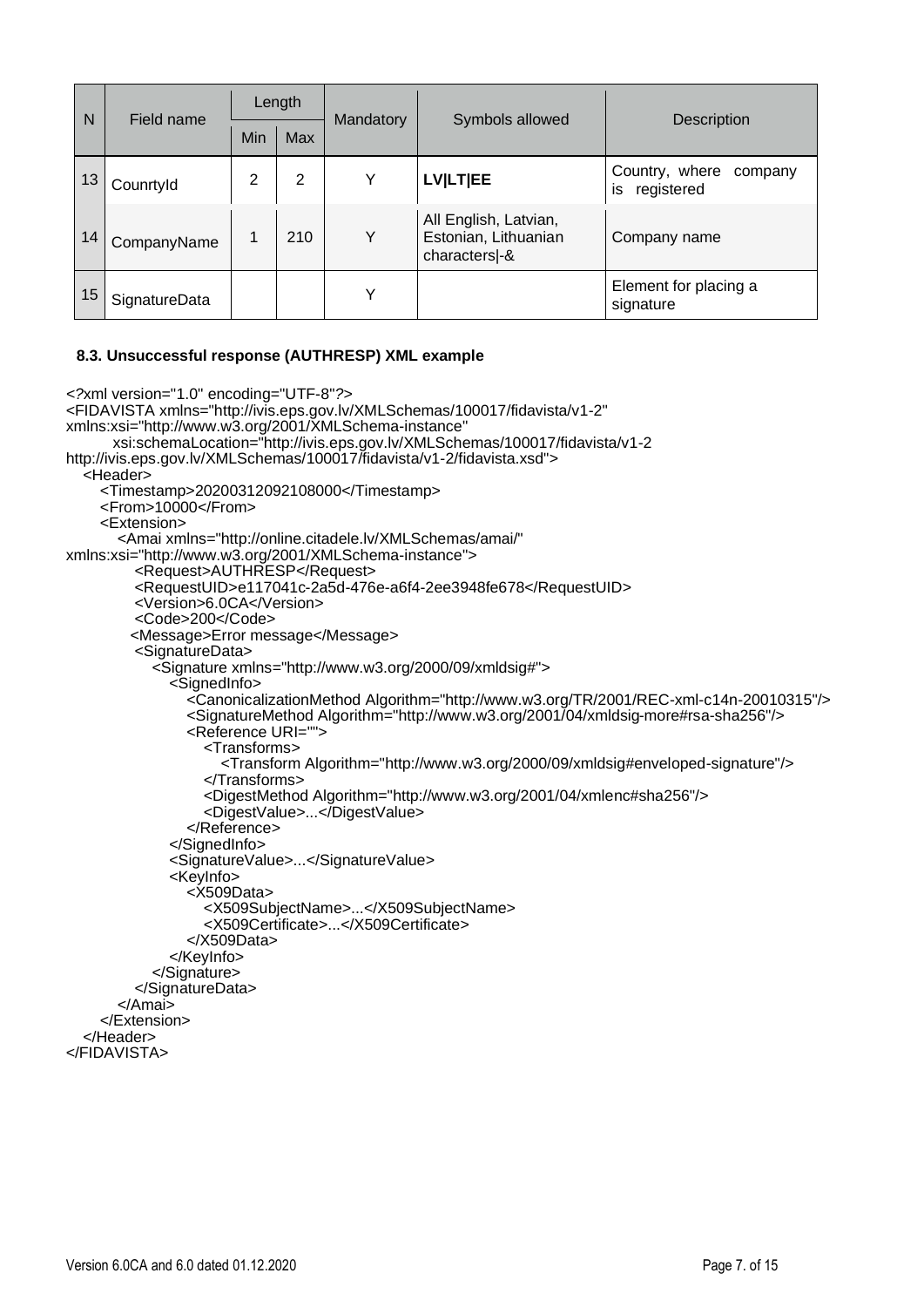|                         |                   |                   | Length         |                  |                                                                                                                                                       |                                                                |
|-------------------------|-------------------|-------------------|----------------|------------------|-------------------------------------------------------------------------------------------------------------------------------------------------------|----------------------------------------------------------------|
| N                       | <b>Field name</b> | Mi<br>$\mathbf n$ | <b>Max</b>     | <b>Mandatory</b> | <b>Symbols allowed</b>                                                                                                                                | <b>Description</b>                                             |
| 1                       | Timestamp         | 17                | 17             | Y                | $0 - 9$                                                                                                                                               | Date and time of creation the<br>"YYYYMMDDHHNNSSsss"<br>format |
| $\overline{2}$          | From              | 5                 | 5              | Y                | $0 - 9$                                                                                                                                               | Bank contract identifier                                       |
| 3                       | Request           | 7                 | $\overline{7}$ | Y                | <b>AUTHRESP</b>                                                                                                                                       | Request type                                                   |
| $\overline{\mathbf{4}}$ | RequestUID        | 5                 | 36             | Y                | 0-9 a-z A-Z -                                                                                                                                         | Request type identificator<br>from AURTREQ                     |
| 5                       | Version           | 3                 | 5              | Υ                | 6.0CA                                                                                                                                                 | Authorisation version                                          |
| 6                       | Code              | 3                 | 3              | Y                | 200 - user pressed cancel<br>201 - incorrect user legal<br>id<br>$203$ – problem with<br>certificate<br>300 - runtime error<br>400 - service downtime | Unsuccessful authorisation<br>code                             |
| 7                       | Message           | 1                 | 210            | $\mathsf{N}$     | $0-9 a-z A-Z$                                                                                                                                         | Additional information about<br>error                          |
| 8                       | SignatureData     |                   |                | Y                |                                                                                                                                                       | Element for placing a<br>signature                             |

#### **9. DIGI:LINK E-SERVICE 6.0CA Access**

#### **9.1. Authorisation request (ESERVICEREQ) XML example**

*<?*xml version="1.0" encoding="UTF-8"*?>* <FIDAVISTA xmlns="http://ivis.eps.gov.lv/XMLSchemas/100017/fidavista/v1-2" xmlns:xsi="http://www.w3.org/2001/XMLSchema-instance" xsi:schemaLocation="http://ivis.eps.gov.lv/XMLSchemas/100017/fidavista/v1-2 http://ivis.eps.gov.lv/XMLSchemas/100017/fidavista/v1-2/fidavista.xsd"> <Header> <Timestamp>20200312092108000</Timestamp> <From>10000</From> <Extension> <Amai xmlns="http://online.citadele.lv/XMLSchemas/amai/" xmlns:xsi="http://www.w3.org/2001/XMLSchema-instance"> <Request>ESERVICEREQ</Request> <RequestUID>e117041c-2a5d-476e-a6f4-2ee3948fe678</RequestUID> <Target>420</Target> <Version>6.0CA</Version> <Language>LV</Language> <PersonCode>18041150002</PersonCode> <PersonCountry>LV</PersonCountry> <Person>ANREJS TORTS</Person> <FName>ANREJS</FName> <LName>TORTS</LName> <LegalId>1234567890</LegalId> <CounrtyId>LV</CounrtyId> <CompanyName>Torts Company</CompanyName> <SignatureData> <Signature xmlns="http://www.w3.org/2000/09/xmldsig#"> <SignedInfo> <CanonicalizationMethod Algorithm="http://www.w3.org/TR/2001/REC-xml-c14n-20010315"/>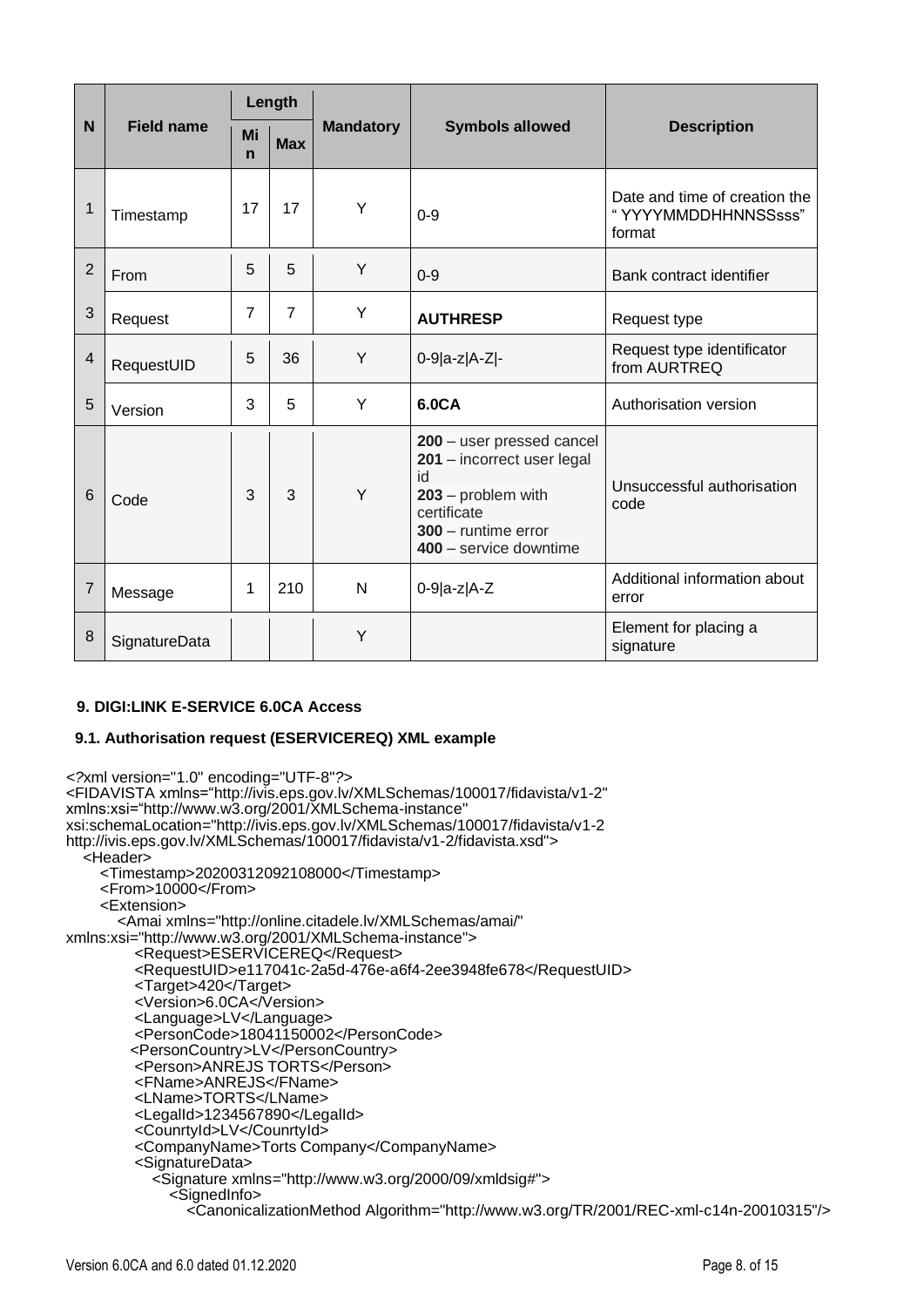```
 <SignatureMethod Algorithm="http://www.w3.org/2001/04/xmldsig-more#rsa-sha256"/>
                 <Reference URI="">
                   <Transforms>
                     <Transform Algorithm="http://www.w3.org/2000/09/xmldsig#enveloped-signature"/>
                   </Transforms>
                  <DigestMethod Algorithm="http://www.w3.org/2001/04/xmlenc#sha256"/>
                   <DigestValue>...</DigestValue>
                 </Reference>
               </SignedInfo>
               <SignatureValue>...</SignatureValue>
               <KeyInfo>
                 <X509Data>
 <X509SubjectName>...</X509SubjectName>
                  <X509Certificate>...</X509Certificate>
                <X509Data> </KeyInfo>
            </Signature>
          </SignatureData>
        </Amai>
     </Extension>
   </Header>
</FIDAVISTA>
```

|                         |                      |                | Length         | <b>Mandator</b> |                                                                      |                                                                |
|-------------------------|----------------------|----------------|----------------|-----------------|----------------------------------------------------------------------|----------------------------------------------------------------|
| N <sub>1</sub>          | <b>Field name</b>    | <b>Min</b>     | <b>Max</b>     | y               | <b>Symbols allowed</b>                                               | <b>Description</b>                                             |
| $\mathbf{1}$            | Timestamp            | 17             | 17             | Y               | $0 - 9$                                                              | Date and time of creation the<br>"YYYYMMDDHHNNSSsss"<br>format |
| $\overline{2}$          | From                 | 5              | 5              | Y               | $0 - 9$                                                              | Partner contract identifier                                    |
| 3                       | Request              | $\overline{7}$ | $\overline{7}$ | Y               | <b>ESERVICEREQ</b>                                                   | Request type                                                   |
| $\overline{\mathbf{4}}$ | RequestUID           | 5              | 36             | Y               | 0-9 a-z A-Z -                                                        | Request type identificator                                     |
| 5                       | Target               | 5              | 5              | Y               | $0-9$                                                                | Partner contract identifier                                    |
| 6                       | Version              | 3              | 5              | Y               | 6.0CA                                                                | Authorisation version                                          |
| $\overline{7}$          | Language             | $\overline{2}$ | $\overline{2}$ | Y               | <b>LV LT ET EN RU</b>                                                | User interface language                                        |
| 8                       | PersonCode           | 11             | 20             | Y               | $0-9$                                                                | Personal code without dash                                     |
|                         | <b>PersonCountry</b> | $\overline{2}$ | $\overline{2}$ | Y               | Two-letter country code in<br><b>ISO</b> format                      | Country of passport issue                                      |
| 9                       | Person               | 1              | 210            | Y               | All English, Latvian,<br>Estonian, Lithuanian<br>characters and dash | Person first and last name                                     |
| 10                      | FName                | 1              | 100            | Y               | All English, Latvian,<br>Estonian, Lithuanian<br>characters and dash | Person first name separately                                   |
| 11                      | LName                | 1              | 100            | Y               | All English, Latvian,<br>Estonian, Lithuanian<br>characters and dash | Person last name separately                                    |
| 12                      | Legalld              | 11             | 20             | Y               | $0 - 9$                                                              | Company legal id                                               |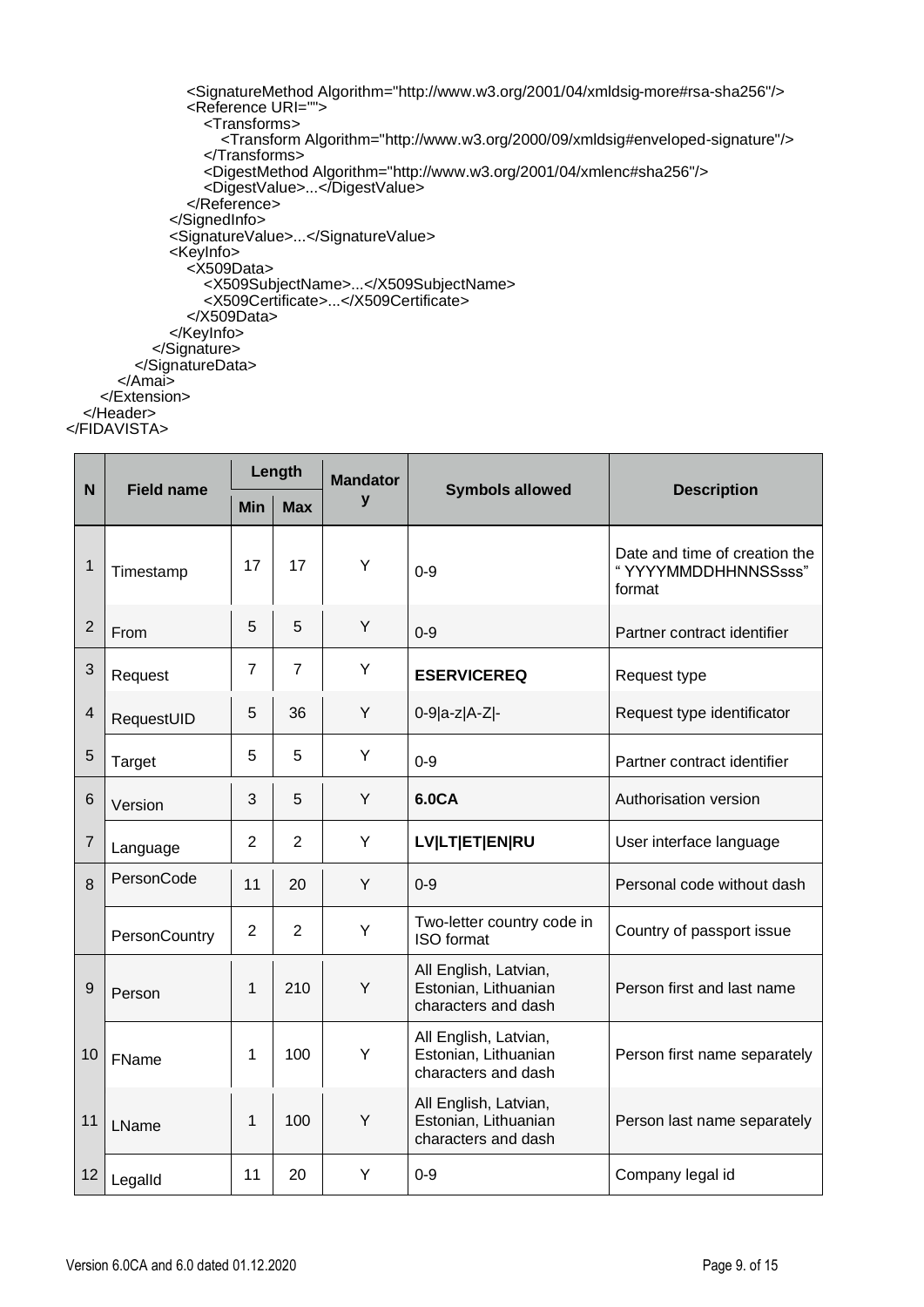| N  | <b>Field name</b> | Length |            | <b>Mandator</b> |                                                               | <b>Description</b>                      |
|----|-------------------|--------|------------|-----------------|---------------------------------------------------------------|-----------------------------------------|
|    |                   | Min    | <b>Max</b> | v               | <b>Symbols allowed</b>                                        |                                         |
| 13 | Counrtyld         | 2      | 2          | Y               | <b>LVILTIEE</b>                                               | Country, where company is<br>registered |
| 14 | CompanyName       |        | 210        | v               | All English, Latvian,<br>Estonian, Lithuanian<br>characters-& | Company name                            |

#### **10. DIGI:LINK VERSION 6.0**

#### **10.1. Authorisation request (AUTHREQ) XML example**

```
<?xml version="1.0" encoding="UTF-8"?>
<FIDAVISTA xmlns="http://ivis.eps.gov.lv/XMLSchemas/100017/fidavista/v1-2"
xmlns:xsi="http://www.w3.org/2001/XMLSchema-instance"
xsi:schemaLocation="http://ivis.eps.gov.lv/XMLSchemas/100017/fidavista/v1-2
http://ivis.eps.gov.lv/XMLSchemas/100017/fidavista/v1-2/fidavista.xsd">
   <Header>
     <Timestamp>20200312092108000</Timestamp>
     <From>11111</From>
     <Extension>
        <Amai xmlns="http://online.citadele.lv/XMLSchemas/amai/"
xmlns:xsi="http://www.w3.org/2001/XMLSchema-instance"
xsi:schemaLocation="http://online.citadele.lv/XMLSchemas/amai/
http://online.citadele.lv/XMLSchemas/amai/amai.xsd">
          <Request>AUTHREQ</Request>
          <RequestUID>e117041c-2a5d-476e-a6f4-2ee3948fe678</RequestUID>
          <Version>6.0</Version>
          <Language>LV</Language>
          <ReturnURL>http://localhost:8080/PartnerPortalEmulator/XMLProcessingServlet</ReturnURL>
          <Location>LV</Location>
          <SignatureData>
            <Signature xmlns="http://www.w3.org/2000/09/xmldsig#">
               <SignedInfo>
                 <CanonicalizationMethod Algorithm="http://www.w3.org/TR/2001/REC-xml-c14n-20010315"/>
                 <SignatureMethod Algorithm="http://www.w3.org/2001/04/xmldsig-more#rsa-sha256"/>
                 <Reference URI="">
                   <Transforms>
                      <Transform Algorithm="http://www.w3.org/2000/09/xmldsig#enveloped-signature"/>
                    </Transforms>
                    <DigestMethod Algorithm="http://www.w3.org/2001/04/xmlenc#sha256"/>
                    <DigestValue>…</DigestValue>
                 </Reference>
               </SignedInfo>
               <SignatureValue>...</SignatureValue>
               <KeyInfo>
                 <X509Data>
                    <X509SubjectName>…</X509SubjectName>
                    <X509Certificate>...</X509Certificate>
                 </X509Data>
               </KeyInfo>
             </Signature>
          </SignatureData>
        </Amai>
     </Extension>
   </Header>
</FIDAVISTA>
```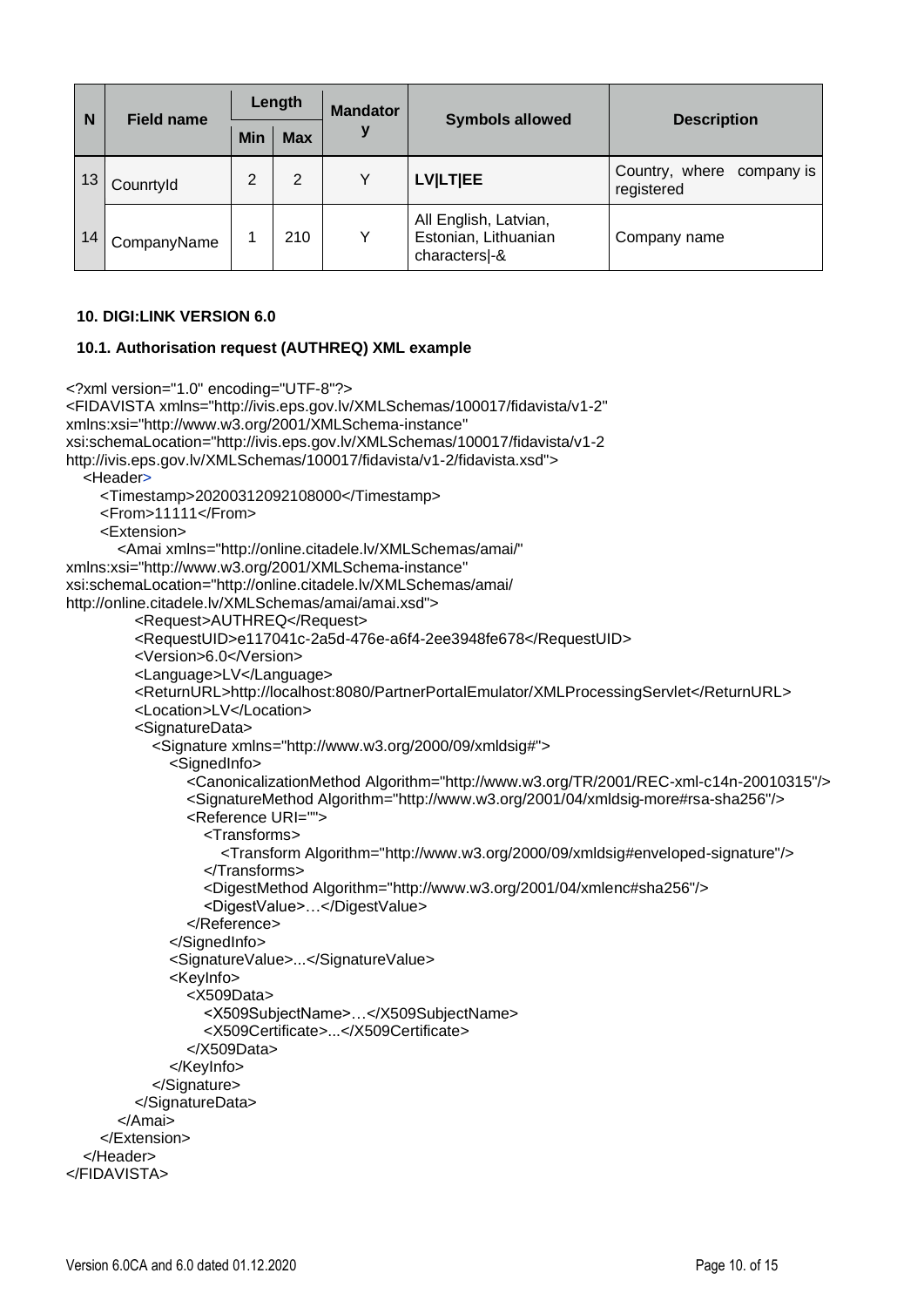| <b>Field name</b><br>N  | Length        |                |                |                  |                           |                                                                |
|-------------------------|---------------|----------------|----------------|------------------|---------------------------|----------------------------------------------------------------|
|                         |               | <b>Min</b>     | <b>Max</b>     | <b>Mandatory</b> | <b>Symbols allowed</b>    | <b>Description</b>                                             |
| 1                       | Timestamp     | 17             | 17             | Υ                | $0 - 9$                   | Date and time of creation the<br>"YYYYMMDDHHNNSSsss"<br>format |
| $\overline{2}$          | From          | 5              | 5              | Y                | $0-9$                     | Partner contract identifier                                    |
| 3                       | Request       | 7              | $\overline{7}$ | Y                | <b>AUTHREQ</b>            | Request type                                                   |
| $\overline{\mathbf{4}}$ | RequestUID    | 5              | 36             | Y                | 0-9 a-z A-Z -             | Request type identificator                                     |
| 5                       | Version       | 3              | 5              | Y                | 6.0                       | Authorisation version                                          |
| $6\phantom{1}6$         | Language      | $\overline{2}$ | $\overline{2}$ | Y                | <b>LV LT ET EN RU</b>     | User interface language                                        |
| 7                       | ReturnURL     | 1              | 254            | Y                | All URL supported symbols | Partner return URL                                             |
| 8                       | Location      | $\overline{2}$ | $\overline{2}$ | Y                | <b>LVILTIEE</b>           | Current partner location                                       |
| 9                       | SignatureData |                |                | Y                |                           | Element for placing a<br>signature                             |

### **10.2. Successful response (AUTHRESP) XML example**

```
<?xml version="1.0" encoding="UTF-8"?>
<FIDAVISTA xmlns="http://ivis.eps.gov.lv/XMLSchemas/100017/fidavista/v1-2"
xmlns:xsi="http://www.w3.org/2001/XMLSchema-instance"
xsi:schemaLocation="http://ivis.eps.gov.lv/XMLSchemas/100017/fidavista/v1-2
http://ivis.eps.gov.lv/XMLSchemas/100017/fidavista/v1-2/fidavista.xsd">
   <Header>
     <Timestamp>20200312092108000</Timestamp>
     <From>10000</From>
     <Extension>
        <Amai xmlns="http://online.citadele.lv/XMLSchemas/amai/"
xmlns:xsi="http://www.w3.org/2001/XMLSchema-instance">
          <Request>AUTHRESP</Request>
          <RequestUID>ac516c33-8d69-4a2f-993d-93155a0337a8</RequestUID>
          <Version>6.0</Version>
          <Language>LV</Language>
          <PersonCode>18041150002</PersonCode>
          <PersonCountry>LV</PersonCountry>
          <Person>ANREJS TORTS</Person>
          <FName>ANREJS</FName>
          <LName>TORTS</LName>
          <Code>100</Code>
          <SignatureData>
            <Signature xmlns="http://www.w3.org/2000/09/xmldsig#">
               <SignedInfo>
                 <CanonicalizationMethod Algorithm="http://www.w3.org/TR/2001/REC-xml-c14n-20010315"/>
                 <SignatureMethod Algorithm="http://www.w3.org/2001/04/xmldsig-more#rsa-sha256"/>
                 <Reference URI="">
                   <Transforms>
                      <Transform Algorithm="http://www.w3.org/2000/09/xmldsig#enveloped-signature"/>
                   </Transforms>
                  <DigestMethod Algorithm="http://www.w3.org/2001/04/xmlenc#sha256"/>
                   <DigestValue>...</DigestValue>
                 </Reference>
               </SignedInfo>
               <SignatureValue>...</SignatureValue>
```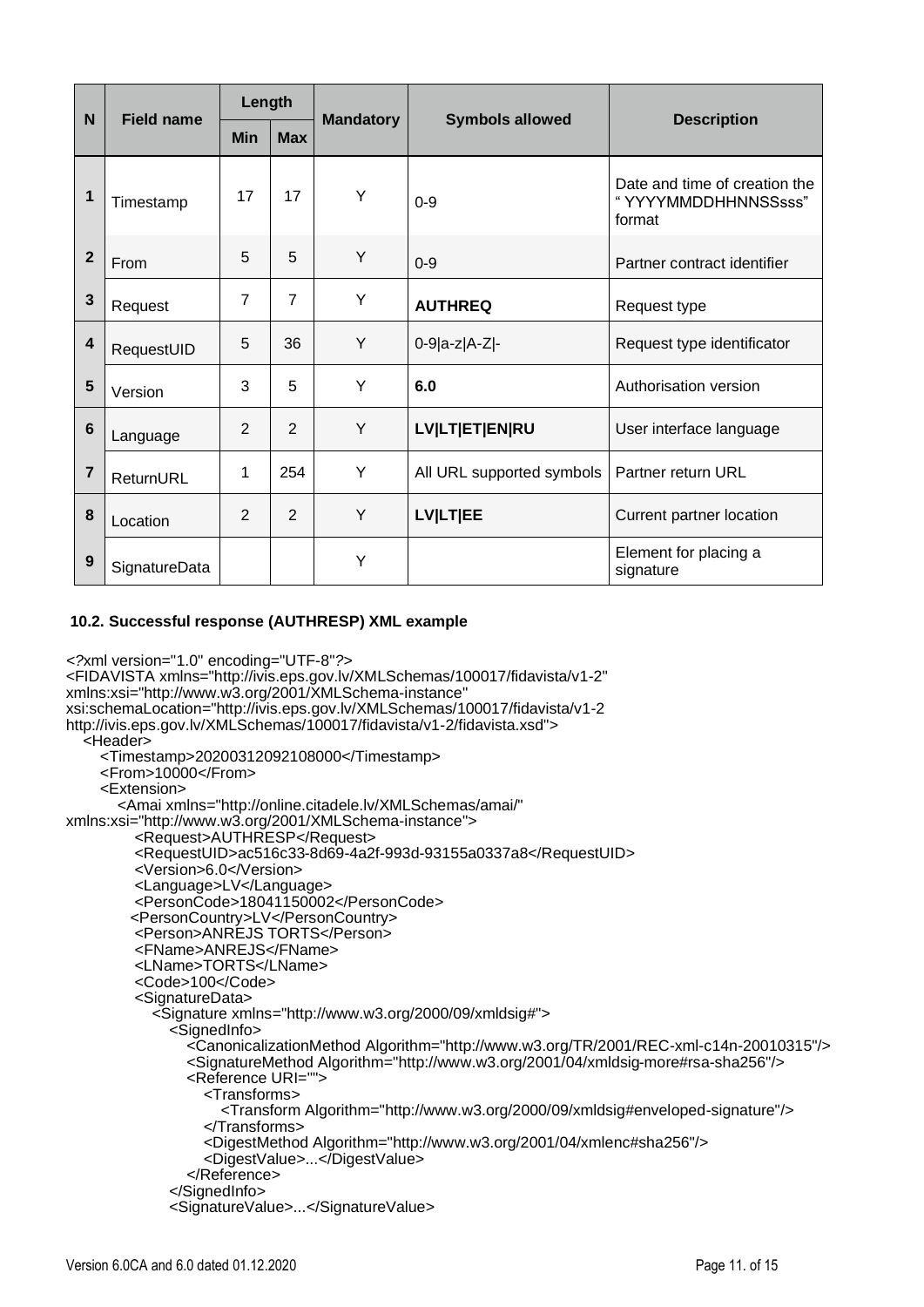<KeyInfo> <X509Data> <X509SubjectName>...</X509SubjectName> <X509Certificate>...</X509Certificate> </X509Data> </KeyInfo> </Signature> </SignatureData> </Amai> </Extension> </Header> </FIDAVISTA>

|                         |                   |                   | Length         |                  |                                                                      |                                                                |
|-------------------------|-------------------|-------------------|----------------|------------------|----------------------------------------------------------------------|----------------------------------------------------------------|
| N                       | <b>Field name</b> | Mi<br>$\mathbf n$ | <b>Max</b>     | <b>Mandatory</b> | <b>Symbols allowed</b>                                               | <b>Description</b>                                             |
| $\mathbf{1}$            | Timestamp         | 17                | 17             | Y                | $0 - 9$                                                              | Date and time of creation the<br>"YYYYMMDDHHNNSSsss"<br>format |
| $\overline{2}$          | From              | 5                 | 5              | Y                | $0 - 9$                                                              | Bank contract identifier                                       |
| 3                       | Request           | 7                 | $\overline{7}$ | Y                | <b>AUTHRESP</b>                                                      | Request type                                                   |
| $\overline{\mathbf{4}}$ | RequestUID        | 5                 | 36             | Y                | 0-9 a-z A-Z -                                                        | Request type identificator<br>from AUHTREQ                     |
| 5                       | Version           | 3                 | 5              | Υ                | 6.0                                                                  | Authorisation version                                          |
| 6                       | PersonCode        | 11                | 20             | Y                | $0 - 9$                                                              | Personal code without dash                                     |
| $\overline{7}$          | PersonCountry     | $\overline{2}$    | 2              | Υ                | Two-letter country code in<br><b>ISO</b> format                      | Country of passport issue                                      |
| 8                       | Person            | 1                 | 210            | Υ                | All English, Latvian,<br>Estonian, Lithuanian<br>characters and dash | Person first and last name                                     |
| 9                       | FName             | 1                 | 100            | Y                | All English, Latvian,<br>Estonian, Lithuanian<br>characters and dash | Person first name separately                                   |
| 10                      | LName             | 1                 | 100            | Y                | All English, Latvian,<br>Estonian, Lithuanian<br>characters and dash | Person last name separately                                    |
| 11                      | Code              | 3                 | 3              | Y                | 100                                                                  | Successful authorisation<br>code                               |
| 12                      | SignatureData     |                   |                | Y                |                                                                      | Element for placing a<br>signature                             |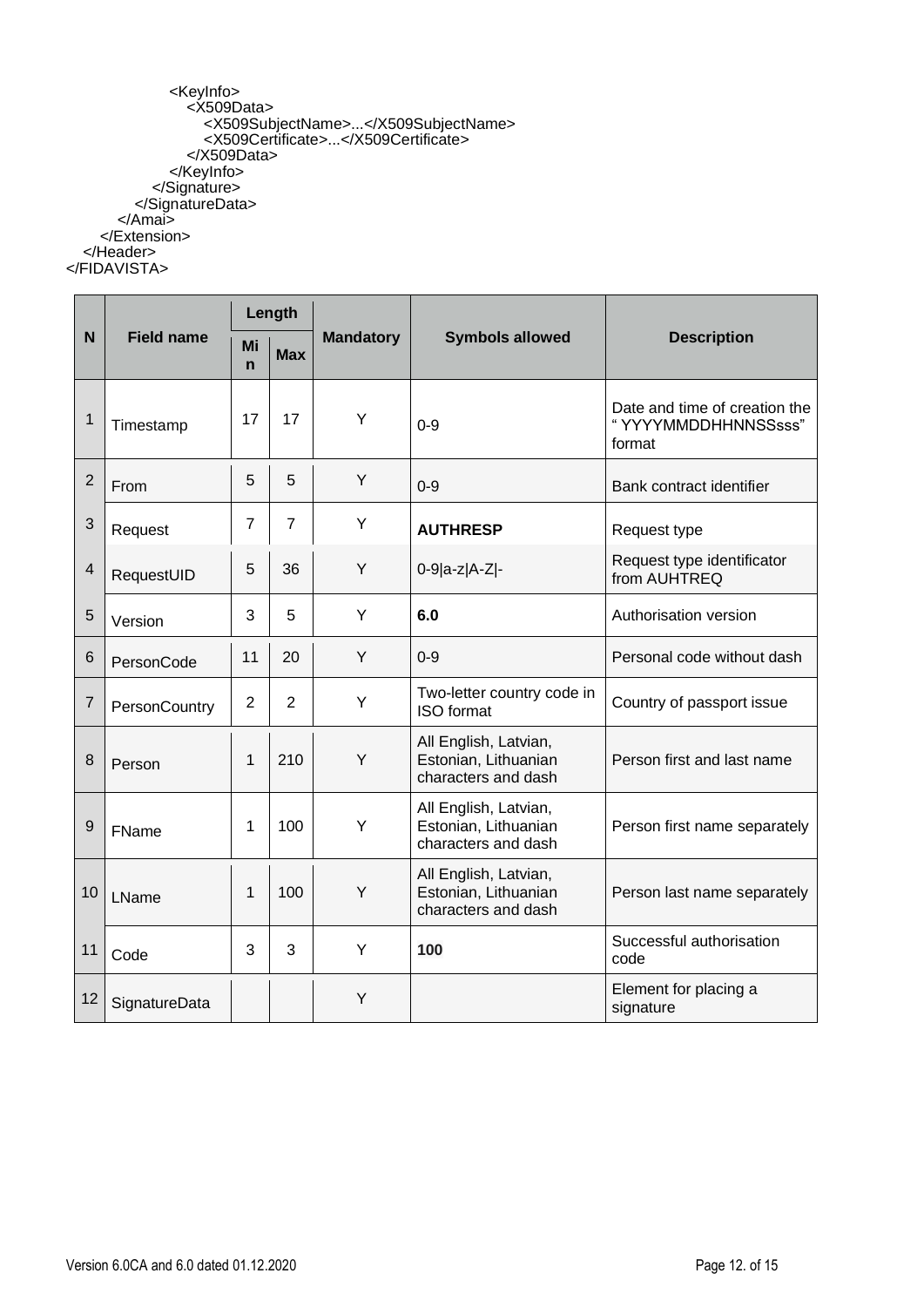#### **10.3. Unsuccessful response (AUTHRESP) XML example**

```
<?xml version="1.0" encoding="UTF-8"?>
<FIDAVISTA xmlns="http://ivis.eps.gov.lv/XMLSchemas/100017/fidavista/v1-2"
xmlns:xsi="http://www.w3.org/2001/XMLSchema-instance"
       xsi:schemaLocation="http://ivis.eps.gov.lv/XMLSchemas/100017/fidavista/v1-2
http://ivis.eps.gov.lv/XMLSchemas/100017/fidavista/v1-2/fidavista.xsd">
   <Header>
     <Timestamp>20200312092108000</Timestamp>
    <From>10000</From> <Extension>
        <Amai xmlns="http://online.citadele.lv/XMLSchemas/amai/"
xmlns:xsi="http://www.w3.org/2001/XMLSchema-instance">
          <Request>AUTHRESP</Request>
          <RequestUID>6e78d4a2-091a-41ed-bc28-618844147214</RequestUID>
          <Version>6.0</Version>
          <Code>200</Code>
          <Message>Error message</Message>
          <SignatureData>
             <Signature xmlns="http://www.w3.org/2000/09/xmldsig#">
               <SignedInfo>
                 <CanonicalizationMethod Algorithm="http://www.w3.org/TR/2001/REC-xml-c14n-20010315"/>
                 <SignatureMethod Algorithm="http://www.w3.org/2001/04/xmldsig-more#rsa-sha256"/>
                 <Reference URI="">
                    <Transforms>
                      <Transform Algorithm="http://www.w3.org/2000/09/xmldsig#enveloped-signature"/>
                    </Transforms>
                   <DigestMethod Algorithm="http://www.w3.org/2001/04/xmlenc#sha256"/>
                    <DigestValue>...</DigestValue>
                 </Reference>
               </SignedInfo>
               <SignatureValue>...</SignatureValue>
               <KeyInfo>
                 <X509Data>
                    <X509SubjectName>...</X509SubjectName>
                   <X509Certificate>...</X509Certificate>
                 </X509Data>
               </KeyInfo>
             </Signature>
          </SignatureData>
        </Amai>
      </Extension>
   </Header>
</FIDAVISTA>
```

| N              |                   | Length     |            |                  |                        |                                                                |
|----------------|-------------------|------------|------------|------------------|------------------------|----------------------------------------------------------------|
|                | <b>Field name</b> | <b>Min</b> | <b>Max</b> | <b>Mandatory</b> | <b>Symbols allowed</b> | <b>Description</b>                                             |
|                | Timestamp         | 17         | 17         | Y                | $0 - 9$                | Date and time of creation the<br>"YYYYMMDDHHNNSSsss"<br>format |
| $\overline{2}$ | From              | 5          | 5          | Y                | $0 - 9$                | Bank contract identifier                                       |
| 3              | Request           | 7          | 7          | Y                | <b>AUTHRESP</b>        | Request type                                                   |
| 4              | RequestUID        | 5          | 36         | Y                | $0-9 a-z A-Z -$        | Request type identificator<br>from AURTREQ                     |
| 5              | Version           | 3          | 5          | Υ                | 6.0                    | Authorisation version                                          |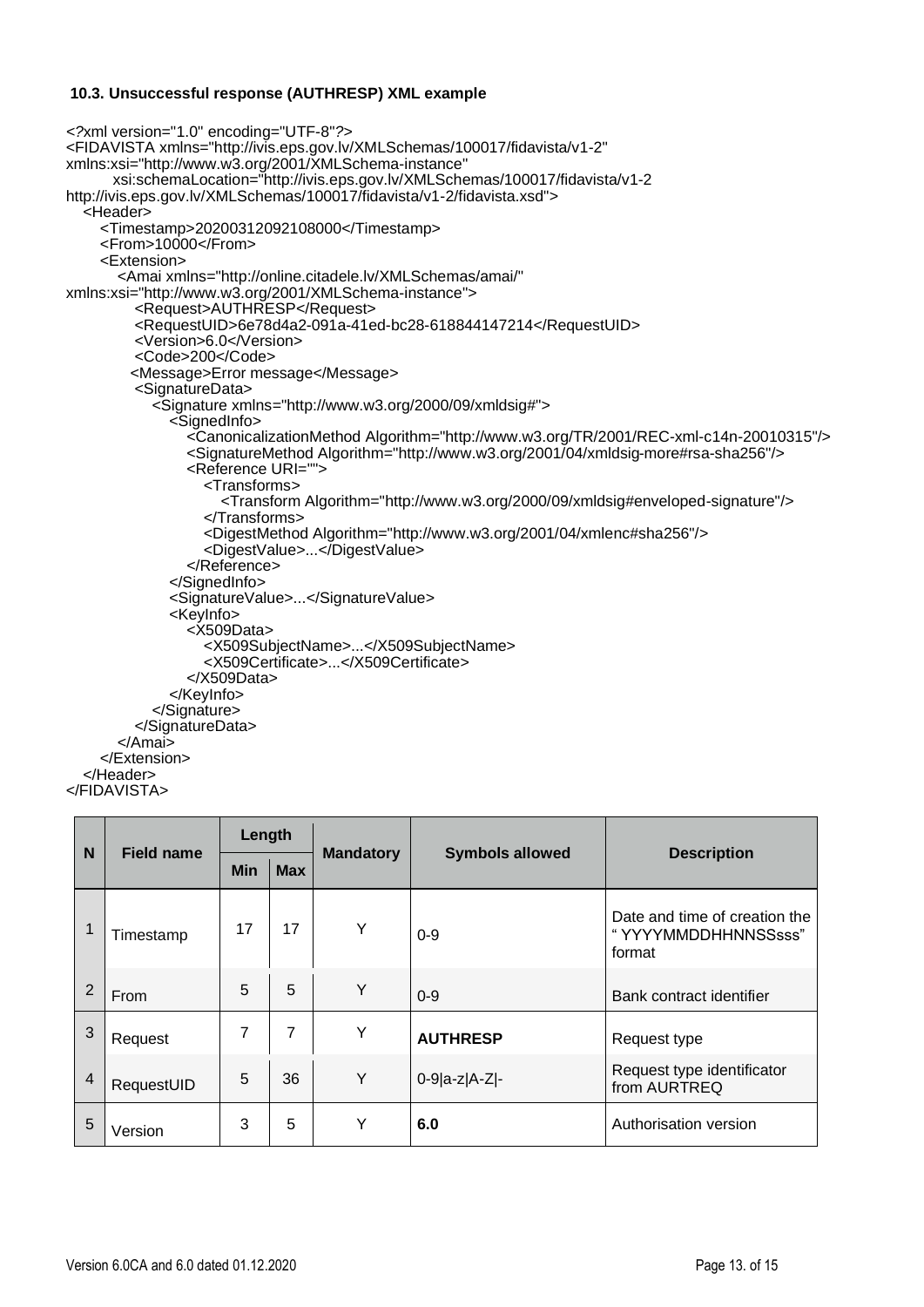| N | Field name    | Length     |            |                  |                                                                                                                                                         |                                       |
|---|---------------|------------|------------|------------------|---------------------------------------------------------------------------------------------------------------------------------------------------------|---------------------------------------|
|   |               | <b>Min</b> | <b>Max</b> | <b>Mandatory</b> | <b>Symbols allowed</b>                                                                                                                                  | <b>Description</b>                    |
| 6 | Code          | 3          | 3          | Υ                | 200 - user pressed cancel<br>201 - incorrect user legal<br>id<br>$203$ – problem with<br>certificate<br>300 - runtime error<br>$400 -$ service downtime | Unsuccessful authorisation<br>code    |
|   | Message       |            | 210        | N                | $0-9 a-z A-Z$                                                                                                                                           | Additional information about<br>error |
| 8 | SignatureData |            |            | Υ                |                                                                                                                                                         | Element for placing a<br>signature    |

#### **11. DIGI:LINK E-SERVICE Access**

#### **11.1. Authorisation request (ESERVICEREQ) XML example**

```
<?xml version="1.0" encoding="UTF-8"?>
<FIDAVISTA xmlns="http://ivis.eps.gov.lv/XMLSchemas/100017/fidavista/v1-2"
xmlns:xsi="http://www.w3.org/2001/XMLSchema-instance"
       xsi:schemaLocation="http://ivis.eps.gov.lv/XMLSchemas/100017/fidavista/v1-2
http://ivis.eps.gov.lv/XMLSchemas/100017/fidavista/v1-2/fidavista.xsd">
   <Header>
     <Timestamp>20200312092108000</Timestamp>
     <From>10000</From>
     <Extension>
        <Amai xmlns="http://online.citadele.lv/XMLSchemas/amai/"
xmlns:xsi="http://www.w3.org/2001/XMLSchema-instance">
          <Request>ESERVICEREQ</Request>
          <RequestUID>e117041c-2a5d-476e-a6f4-2ee3948fe678</RequestUID>
          <Target>420</Target>
          <Version>6.0</Version>
          <Language>LV</Language>
          <PersonCode>31017511054</PersonCode>
          <PersonCountry>LV</PersonCountry>
          <Person>ANDREJS TORTS</Person>
          <FName>TORTS</FName>
          <LName>ANDREJS</LName>
          <SignatureData>
            <Signature xmlns="http://www.w3.org/2000/09/xmldsig#">
               <SignedInfo>
                 <CanonicalizationMethod Algorithm="http://www.w3.org/TR/2001/REC-xml-c14n-20010315"/>
                 <SignatureMethod Algorithm="http://www.w3.org/2001/04/xmldsig-more#rsa-sha256"/>
                 <Reference URI="">
                   <Transforms>
                      <Transform Algorithm="http://www.w3.org/2000/09/xmldsig#enveloped-signature"/>
                   </Transforms>
                   <DigestMethod Algorithm="http://www.w3.org/2001/04/xmlenc#sha256"/>
                   <DigestValue>...</DigestValue>
                 </Reference>
               </SignedInfo>
               <SignatureValue>...</SignatureValue>
               <KeyInfo>
                 <X509Data>
                   <X509SubjectName>...</X509SubjectName>
                   <X509Certificate>...</X509Certificate>
                 </X509Data>
```